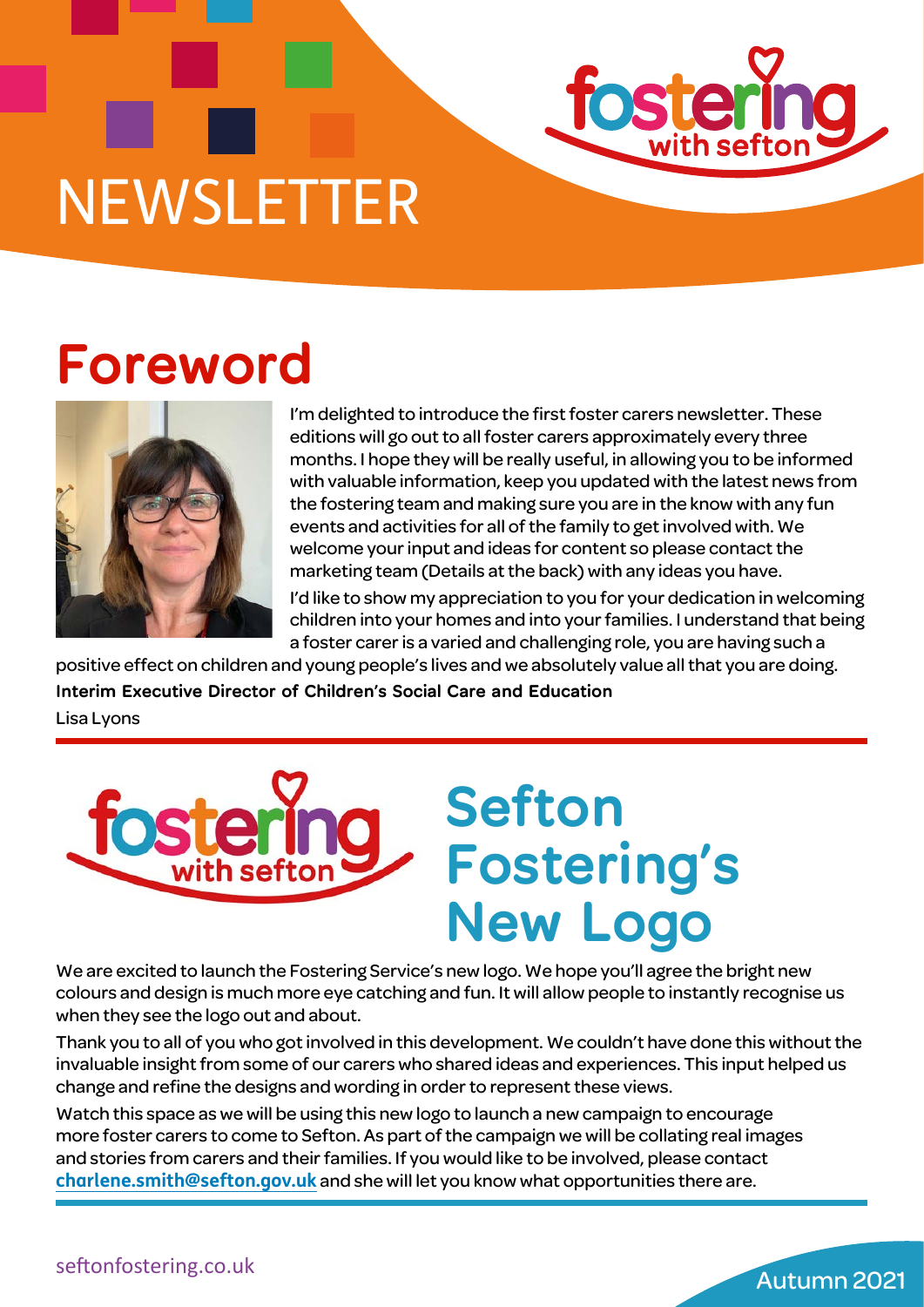

Autumn 2021

# **Refer a friend**

We recognise that foster carers are great advocates for Sefton and we really appreciate how you speak highly of the service and encourage people to think about fostering with us, whether it be friends, relatives or people who you know would be great foster carers. To show how valuable this is to us, we have increased the 'Refer a Friend' offer to £500 if a person you have referred is approved as a carer. To begin the process, please ask whoever you are referring to make their enquiry through our website, choose the 'Refer a Friend' option and add your name.



## **Kinship Care Week**

From the  $4<sup>th</sup> - 10<sup>th</sup>$  we celebrated Kinship carer week, a National week to raise awareness about the amazing work all the grandparents, brother, sisters, aunts, uncles, other relatives and friends are doing to support children and young people. You truly are making a difference to children's lives.

We massively value all of your hard work and dedication. As a small token of our appreciation

our PSW's delivered some boxes of Heroes to our wonderful Kindship Heroes.

# **Kinship Carers Support**



 Kinship is the national kinship care charity. They want kinship carers and the children they are raising to be recognised, valued and supported. Kinship has been commissioned by Sefton local authority to offer **FREE** emotional and practical support with:

- Unlimited information from our Information and Advice team.
- Access to a virtual support group which runs fortnightly, alternating between day and evening sessions via Zoom platform.
	- 1 to 1 peer buddying receiving a series of supportive telephone calls from a trained kinship volunteer who has experienced similar issues and who is a 'little further in their journey' and more settled.
- An opportunity for carers to be part of our kinship community.

There is a dedicated phone number **0300 033 9851** which has been set up for Wirral and Sefton carers and staff to use to get **priority access between 10am to 2pm Monday to Thursday.**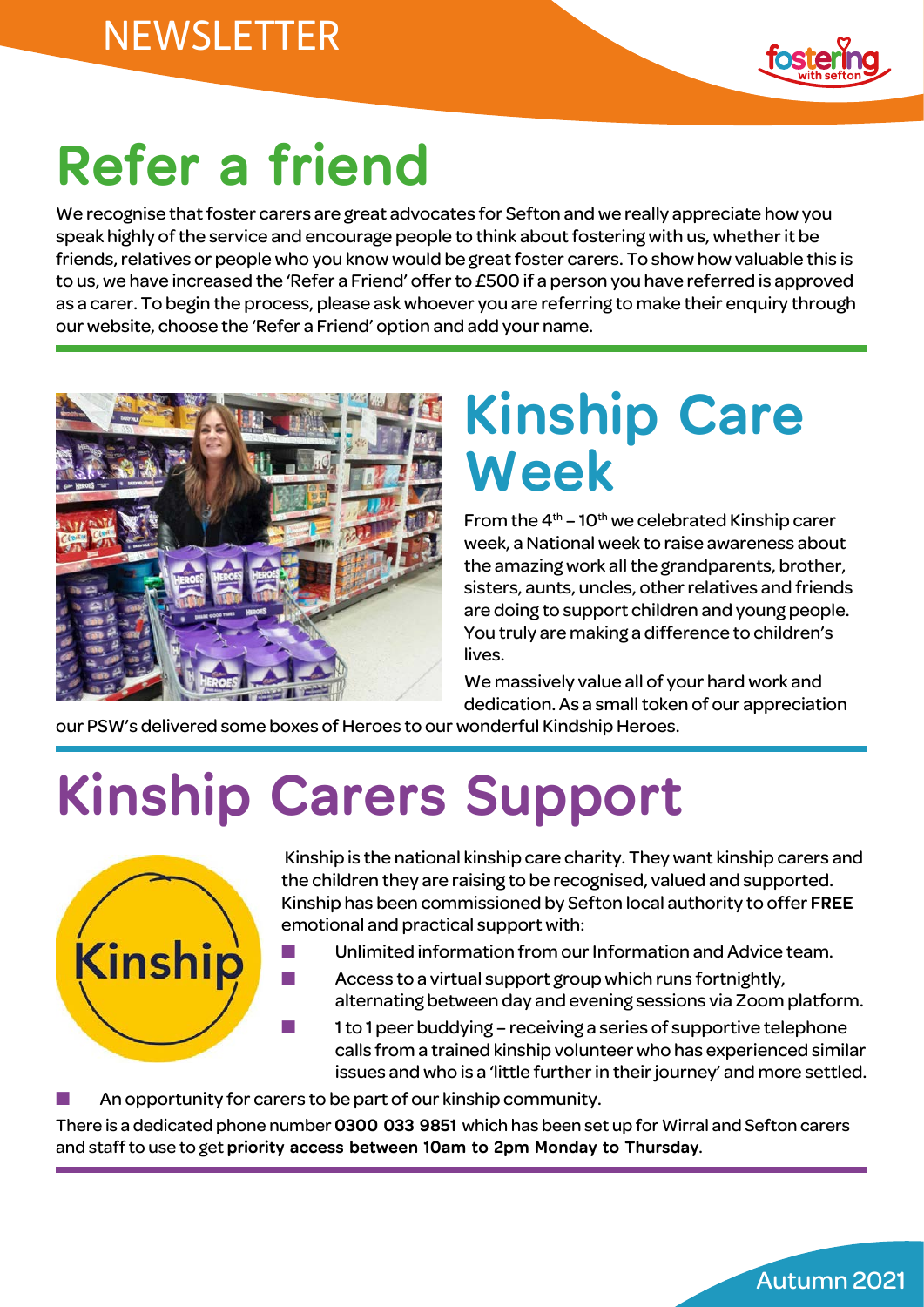

### **Sons and Daughters Sons and Daughters Month**



 It's so important for us to recognise and say a big 'thank you' to all of our children whose parents foster. They really are a testament to you as they welcome many children who are scared and vulnerable, into their homes, make them feel safe and secure and help them fit right in as part of the family. For those who have given permission we are sending certificates to your children to take pride of place at home.

We also have events organised to take the children of parents who foster for a ride on the 'Pride of Sefton' Community Canal Boat. We will set sail from the Albert Dock to Brunswick Dock and back again. Once on board there will be games and activities and the children will have a chance to steer the helm as they gain some basic sailing training. Snacks and drinks will be provided, and we will also be having lunch from the world-famous Dockland Chippy!

#### **The Voices of Sons and Daughter's**

In the lead up to Son's and Daughters Month Sefton heard from 12 children from Fostering Families who spoke about how fostering impacts their life.

Angela Sitoe Sefton Fostering's Training Development Officer, conducted the survey and said:

"I was bowled over reading the children's experiences and by how generous and welcoming they are. It is clear this can be difficult at times. Thanks to all who support the children in our foster families to be open, loving and where possible make life long connections."

The children told us

It is wonderful to take care of the children and make sure they are ok. Although just like all brothers and sisters they can be annoying, but you have to understand their needs and forgive them

"It can be tough at times but rewarding watching them become their own person and finding the things they love"

Autumn 2021

They explained that the extra rules, lots of visitors to the house could be hard. The biggest impact was seeing their parents time and attention divided.

"It's hard to do clubs sometimes and me and my mum don't get to spend as much time together as we used to"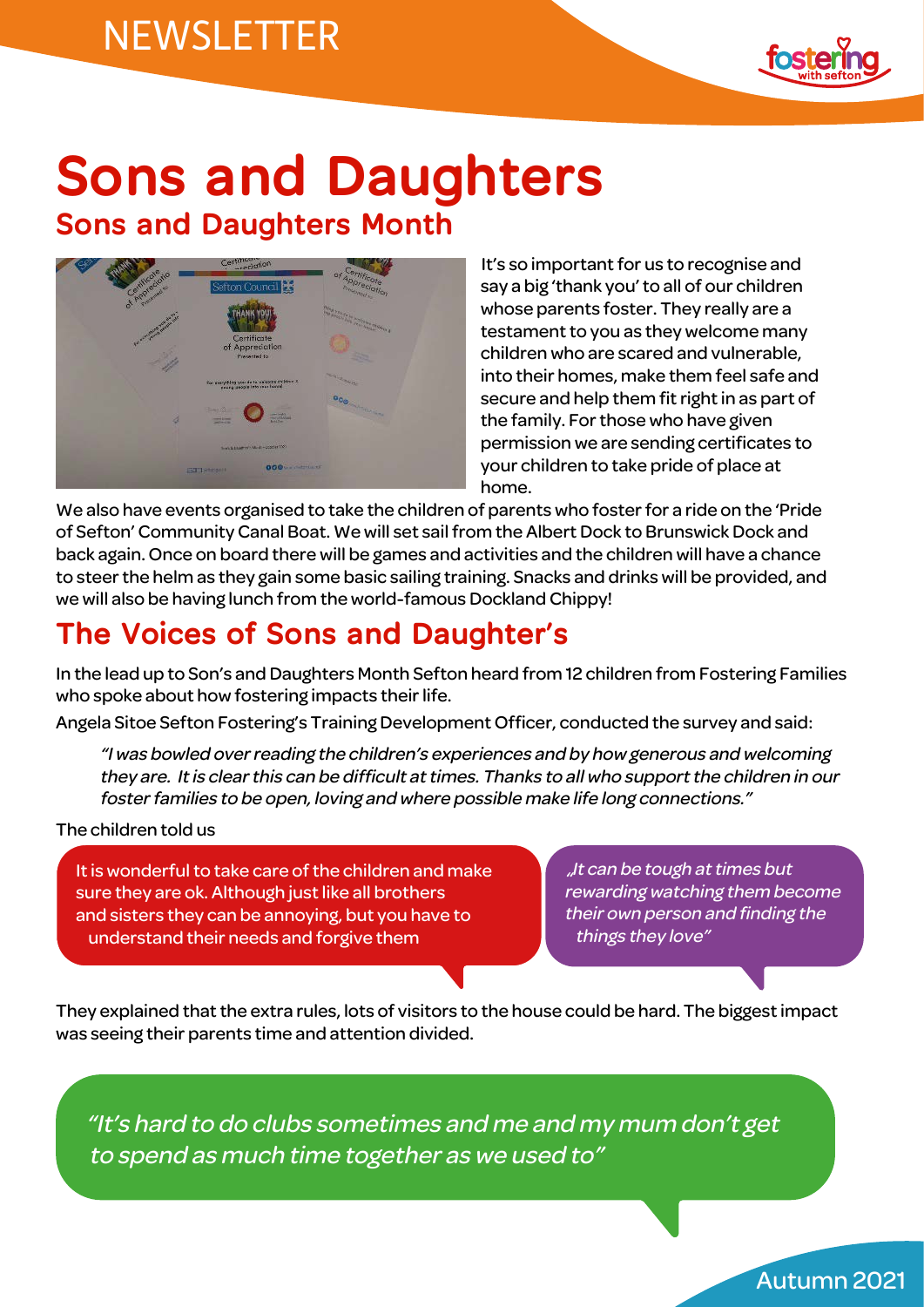

Some children described the buzz of meeting new children and how it brought their family closer,

"I get really excited when I think people are coming"

"You can meet someone completely new and have them become part of the family"

"We do more as a family"

#### **Paul's Foster Family – Sons and Daughters Month**



Read this heart-warming story sent into us by Paul. He wanted to share his experience about how his children have really embraced foster care.

"When we were considering fostering, one of the main things we wanted to ensure was that it was going to be the right thing for our own children as well as any children we looked after. "We have 3 birth children, boys aged 7, 13 and 15.

"We involved them at every stage of the assessment process and

still continue to. Before we take on any new children we sit down as a family and discuss the placement. To us we are not just Foster parents we are a Foster Family.

"Here we are now, 3 years in and I can honestly say that all of the children we have looked after have enhanced our family and that is by a large part due to our Sons welcoming new children into our home and looking after them in their own small ways that have made such a huge difference. Our older children play football in the garden and our younger child plays with them with his toys and games. This really has helped the Fostered children settle in much quicker and has helped our Sons too, with confidence and sense of pride, particularly our youngest who is proud to say he is a Foster family.



"It so important to involve your birth children as it affects them in a huge way too. They do sacrifice a lot sharing not only their toys, but their parents too. For this reason, Sons and Daughters week is one of the biggest weeks in the year for Foster families.

"Thank you to all of the Sons and daughters of all of the foster families for the fantastic work and sacrifice you make."

Autumn 2021

It's so important that we include the voices and experiences of foster carers in the newsletter. To share your story please get in touch with [charlene.smith@sefton.gov.uk](mailto:charlene.smith@sefton.gov.uk)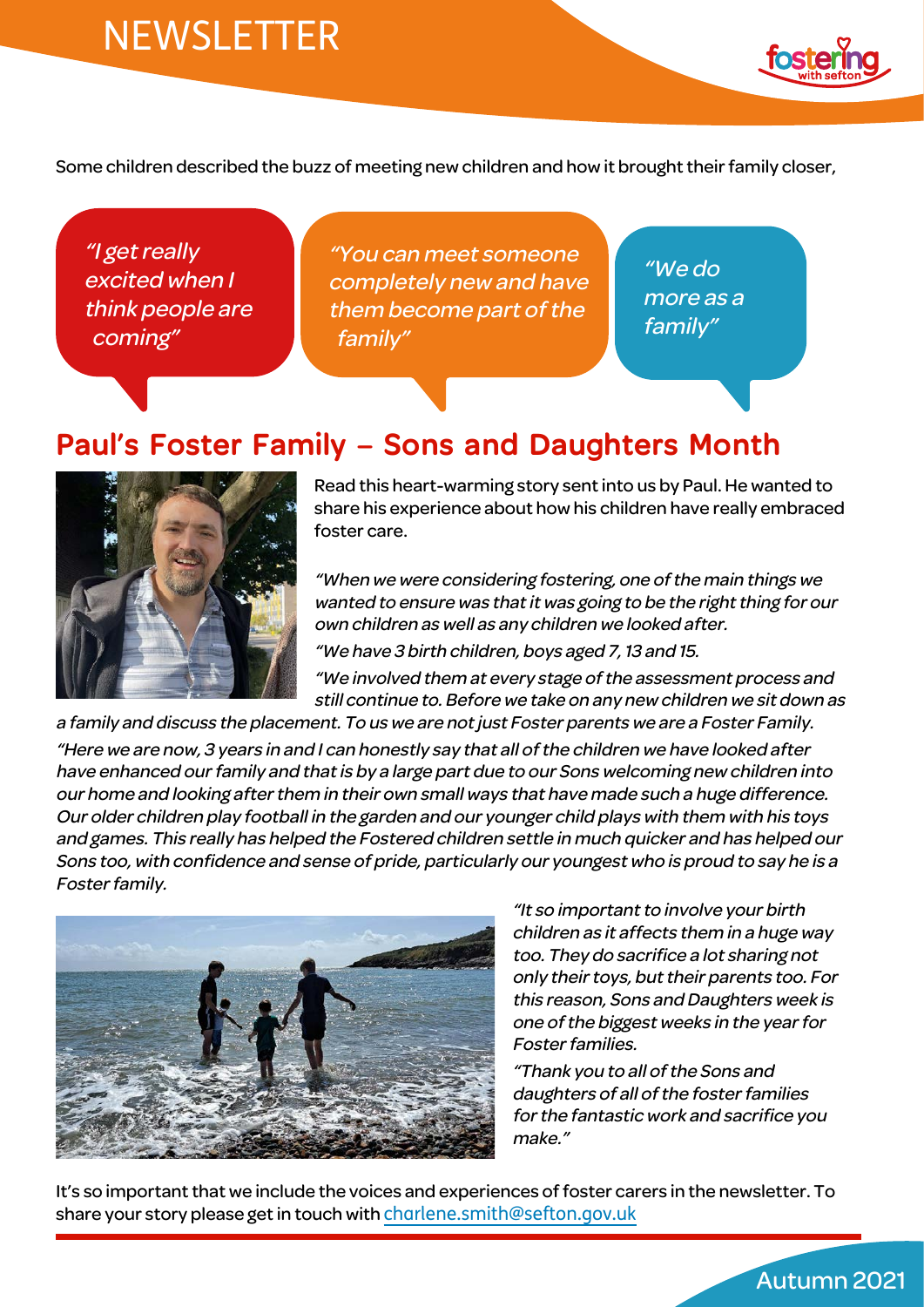

# **Great offers for carers**

Services across Sefton Council have come together to explore some great opportunities for carers and the whole family to enjoy events, activities and fun days out, for free or for a fraction of the price. This includes services such as Libraries, Leisure, Culture/Events and Green Sefton.

An example of this was the amazing offer we received from Southport's tourism team of 200 free tickets for the British Musical Fireworks event in September. Our plan is to bring together the opportunities which are available year on year and develop a fun packed programme designed for foster carers and the whole family.

You'll be hearing more about these plans in the coming months but in the mean time here are a few offers which have already been agreed upon.

#### **Green Sefton Golf Offer**

Keep fit and active whilst having fun with FREE Golf Membership for the whole family for Bootle or Southport Golf Course. Memberships include Foster Carers, Foster Children and Birth Children.

**Southport Golf Links** Bootle Golf Club Southport Bootle PR9 OJS L30 2PP Tel: 01704 535 286 Tel: 0151 928 1371

Park Road West **Dunning's Bridge Road** 

If you would like to take advantage of this offer, please decide which course you would prefer and then let your social worker know.

#### **Green Sefton Ranger Offer**

Enjoy walks or activities with Green Sefton on the glorious Sefton coast and help keep the borough clean, green and beautiful.

The offer includes

Free two-hour coastal walks with a Green Sefton ranger where you can enjoy and learn more about the wildlife and landscapes.

Beach cleaning session. Help keep the coast tidy whilst having fun on Sefton's beautiful Ainsdale Beach. We are waiting for more dates for these activities but please tell your social worker if you are interested joining.



#### **Stable Lives**

The Fostering Team have established an exciting new partnership with a local charity, **[Stable Lives \(Equestrian Centre\)](https://stable-lives.co.uk/)** who are based in Parbold, Lancashire.

The charity is now offering a 6-week bespoke programme for up to 5 foster children and 2 respite days for up to 10 foster children, across the year.

This is an amazing opportunity as the children and young people visiting will experience the therapeutic benefits which caring for

horses bring. This includes grooming, feeding, bonding and nurturing relationships with the horses.

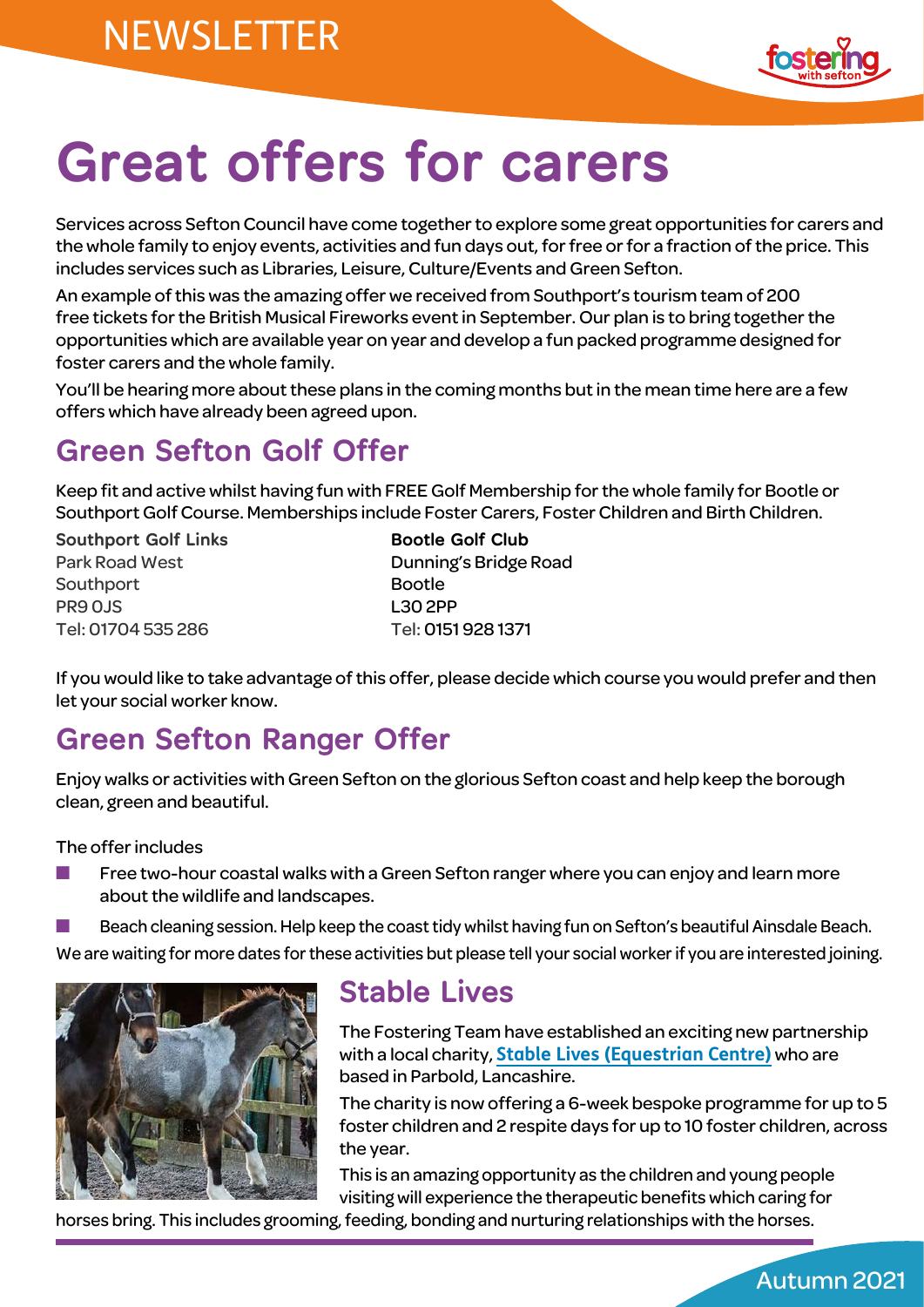

Autumn 2021

## **Foster Carers Virtual Meeting**

We would love you to join Sefton's Foster Carers virtual meetings which take place virtually, once a month. The meeting not only gives you the chance to meet and chat to other carers and the fostering team, but it provides a safe space for you to share experiences, raise issues and receive the latest updates and guidance from the team.

#### **Future Dates:**

Tuesday 30<sup>th</sup> November 6.30-7.30 Tuesday 14th December 10am -11am

To join please contact: **[Maria.Spatuzzi@sefton.gov.uk](mailto:Maria.Spatuzzi@sefton.gov.uk)**

# **Training Opportunities**

If you haven't already done so, we would encourage all carers to join the courses detailed below as they are crucial for your learning journey as a foster carer.

#### **23 Nov Recording 10am-1pm**

 What do you need to record as foster carers How do you capturing the young person's experience in your records How do foster carers records fit with a child's life story work? What happens when the young person leaves your care? Sharing records with social workers over secure platform **[Click here to join the meeting](https://teams.microsoft.com/l/meetup-join/19%3ameeting_N2U1MTgzYmEtOGMwOC00NWE0LTk1MmQtN2E4ZWEyZWNkODhi%40thread.v2/0?context=%7b%22Tid%22%3a%22bf3a3387-dc95-4c7d-940e-49cc2fc9d4f1%22%2c%22Oid%22%3a%22e82a3855-2993-46fa-af58-4ed31f4af0b4%22%7d)**

#### **7 Dec Safety in the home 10am-1pm**

Keeping your home safe in line with children's development Why children with developmental delay may be more prone to accidents How to keep your home safe from fire and escape plans (Merseyside Fire and Rescue) **[Click here to join the meeting](https://teams.microsoft.com/l/meetup-join/19%3ameeting_NjRjZjU0ZmEtODIyOC00NjU4LTkzYTctN2YwYzU1OGYxNTRi%40thread.v2/0?context=%7b%22Tid%22%3a%22bf3a3387-dc95-4c7d-940e-49cc2fc9d4f1%22%2c%22Oid%22%3a%22e82a3855-2993-46fa-af58-4ed31f4af0b4%22%7d)**

To book please contact: **[Angela.Sitoe@sefton.gov.uk](mailto:Angela.Sitoe@sefton.gov.uk)**

## **Foster Carers expense claims have gone digital**

In March the Provider Portal was launched which provides you with access to make an expenses claim/ to view your upcoming payments, replace your paper fortnightly remittance and even produces your annual tax report.

For anyone one who's not already set up an account the Provider Portal can be accessed via this link - **[https://www.providerportal.sefton.gov.uk/ProviderPortal\\_ICS\\_Live/Home.aspx](https://www.providerportal.sefton.gov.uk/ProviderPortal_ICS_Live/Home.aspx).** 

Your logon is the email address that you have provided to Sefton and your temporary first time password is password1. Which you will be prompted to change.

If you have any further questions about the portal or what can be claimed for, contact your supervising social worker who will be able to provide further guidance.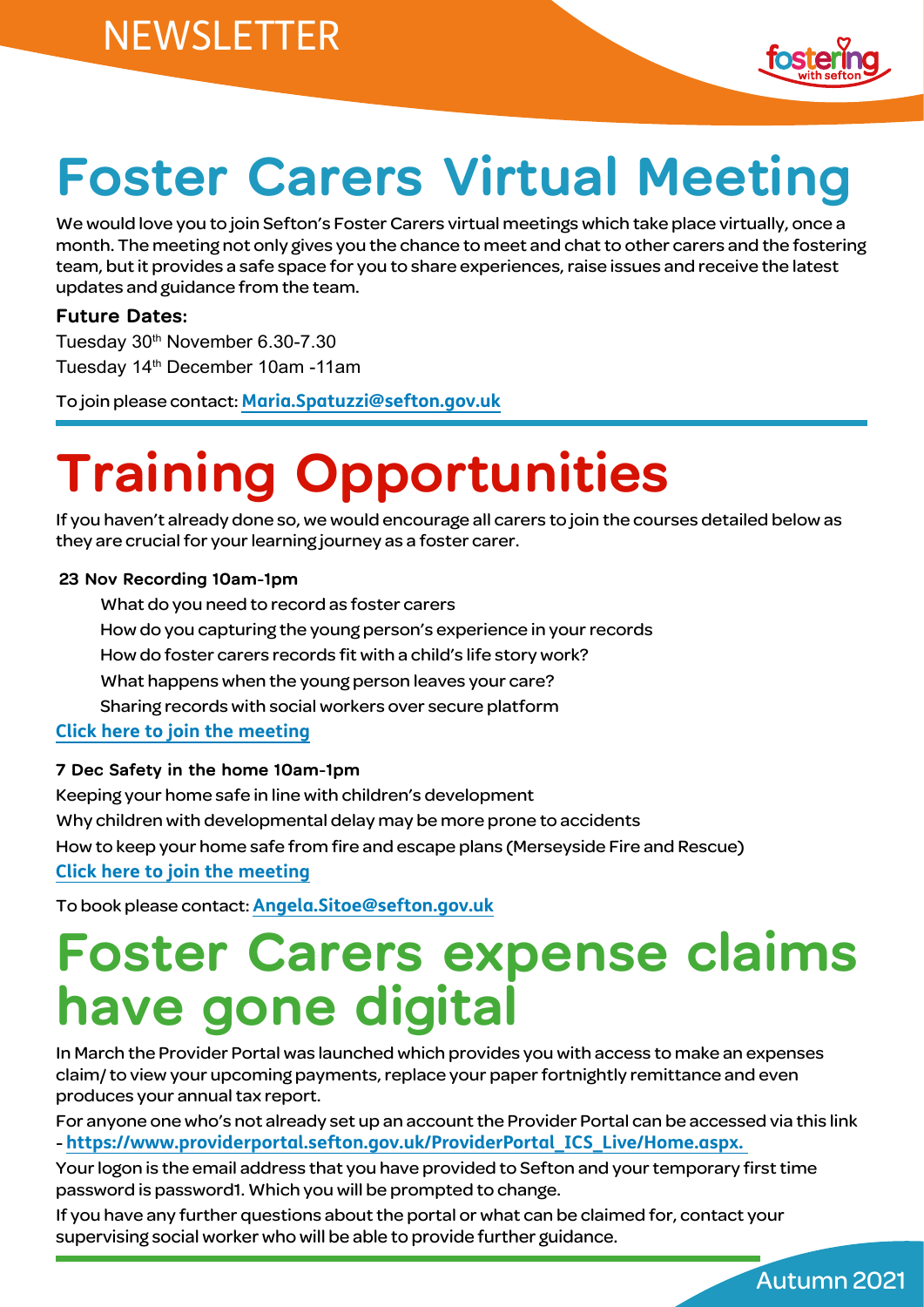

Autumn 2021

# **Digital Champions – Have got this**

In each edition of the foster carer's newsletter our 'Digital Champions, Vernon and Angela will be keeping you updated and helping you get to grips with latest technology and software that will be helpful to you. They will also be giving some hints and tips to help you and your family use devices without having to be concerned about any risks.



#### **[UKCIS Digital Passport](http://email.nspcc.org.uk/c/11iWvAu9rL3k5D5BY5Z4x4yaQA)**

**Angela:** I'd like to recommend using **[UKCIS Digital](http://email.nspcc.org.uk/c/11iWvAu9rL3k5D5BY5Z4x4yaQA)  [Passport](http://email.nspcc.org.uk/c/11iWvAu9rL3k5D5BY5Z4x4yaQA)** which is a new initiative specifically designed for children in care and their carers.

The Digital Passport is a really simple tool which addresses many of the issues around a child's online presence and what they are actually doing online. The Digital Passport belongs to the looked after child and they can take responsibility for it and for who can see it as long as at least one of those people is a trusted adult.

I especially like the 'Our agreement about my Digital Life' section which discusses when the child is able to go online and makes the expectations of the Child and Carer very clear. I feel that this could prevent some of the conflicts, about time spent online, between children and adults.



#### **Safety Online**

Vernon: Hey there I'd like to share some advice I have on how to filter your internet to help keep your family safe online.

Protecting your family from harmful content on the Internet is a must. In the UK there are several agencies and charities working on your behalf to help you stay safe online. They maintain several lists which are used to provide filtering services to protect you from harmful content such as Child Abuse Imagery and Terrorist content. In addition, Internet Service Providers often have other lists to block services to topics such as gambling, pornography or illegal downloads.

- To quickly test your internet filters on your home broadband and mobile network, go to the free website **[http://testfiltering.com/personal](http://testfiltering.com/personal/)**.
- For step-by-step instructions to set controls on the major broadband providers and mobile networks see this link

(**[www.internetmatters.org/parental-controls/broadband-mobile](https://www.internetmatters.org/parental-controls/broadband-mobile/)**) at Internet Matters.

Remember that determined children can always find a way around our best attempts to keep them safe so always keep an eye on what they are doing online.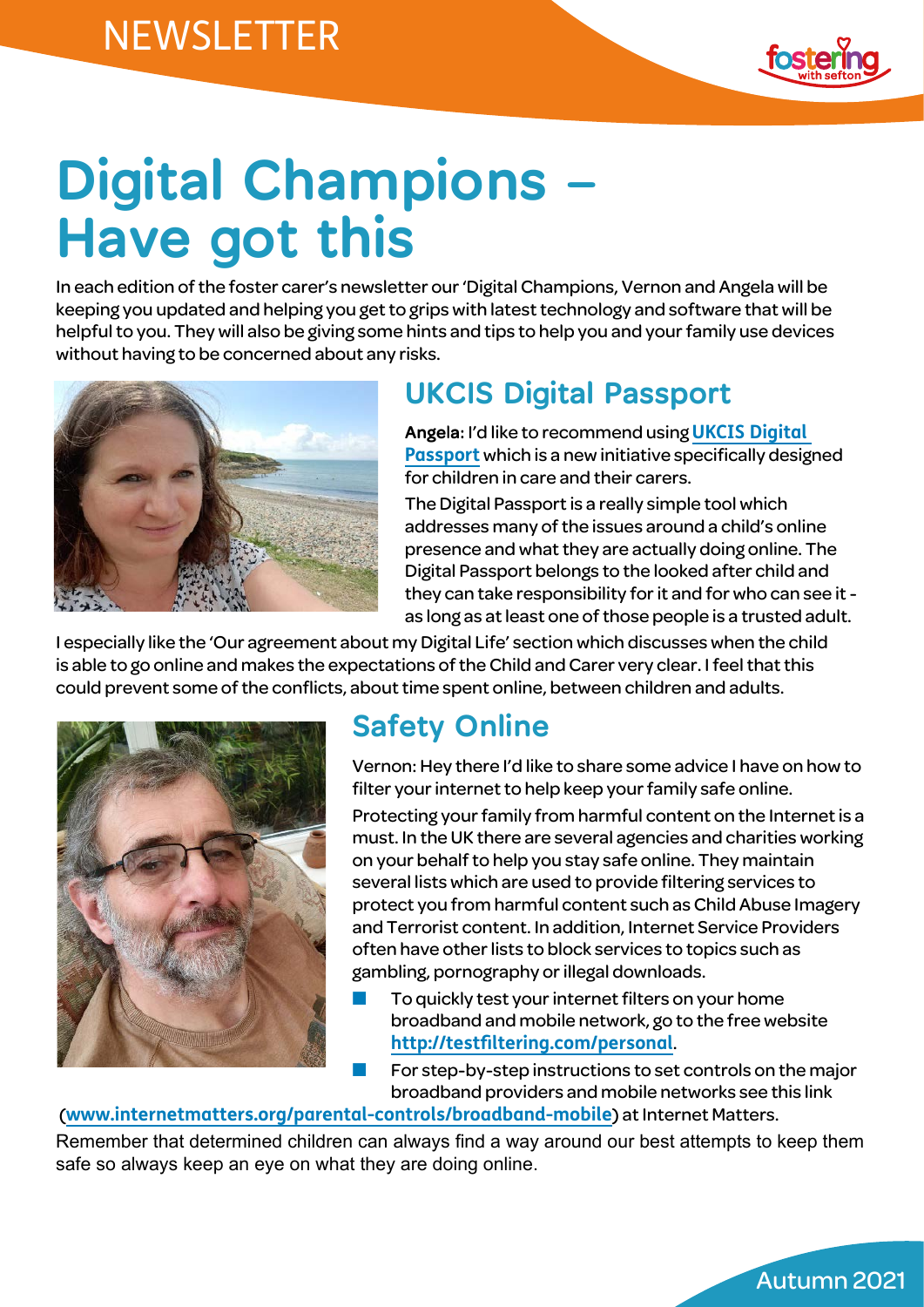

#### **Egress**

As foster carers we need to communicate across social care about personal and delicate matters effecting the children and their family.

Sefton Council uses Egress to ensure messages are sent securely.

To support carers, I have put together this step by step user guide.

**<https://seftonfostering.co.uk/wp-content/uploads/2021/09/FC-Egress-Guide.pdf>**

This can also be found on the resources section of Sefton Fostering Services Website **[here](https://seftonfostering.co.uk/resources-training/)**

# **North Sefton Support Group**

The North Sefton Foster carers support group are now meeting face to face again every 2nd month. In between we will continue to meet on zoom. This is a great group & a great way to meet fellow foster carers. It is a time to share knowledge & ideas, to discuss issues & to enjoy a nice cup of tea/ coffee with biscuits or fruit in a relaxed atmosphere. Children are always welcome & there are toys & changing facilities available for them.

The dates of the meetings are

- Nov 16th 10-12 at Lakeside Church. Marine drive. Southport.
- Dec 7<sup>th</sup> 10.30 via zoom. The zoom code will be sent out the day before.
- Jan 11<sup>th</sup> 10-12 at Lakeside. Southport
- $Feb 8<sup>th</sup> 10.30$  via Zoom
- March 8<sup>th</sup> 10-12 at Lakeside. Southport
- April 12<sup>th</sup> via zoom.

If anyone has any questions or would like someone to talk to then our contact numbers are Maria Spatuzzi - **[Maria.Spatuzzi@sefton.gov.uk](mailto:Maria.Spatuzzi@sefton.gov.uk)**

# **Note from the Marketing Team**



We want to make sure that we are always listening to your views and your experiences and telling your stories. This includes articles, newsletter, social media and brand developments and much more. If you want to be involved please contact either [charlene.smith@](mailto:charlene.smith@sefton.gov.uk) [sefton.gov.uk](mailto:charlene.smith@sefton.gov.uk) or [helen.collins@sefton.gov.uk](mailto:helen.collins@sefton.gov.uk)

We would also urge you to add Sefton to your social media platforms, in order to see all of the great content going out. Please add, like and share. Let's make sure as many people as possible know what amazing things our fostering community is doing!

#### **Charlene and Helen**

**Facebook:** Search 'SeftonFostering' or 'onesefton' **Twitter**: Search seftoncouncil **Instagram:** Search 'sefton\_council

Autumn 2021